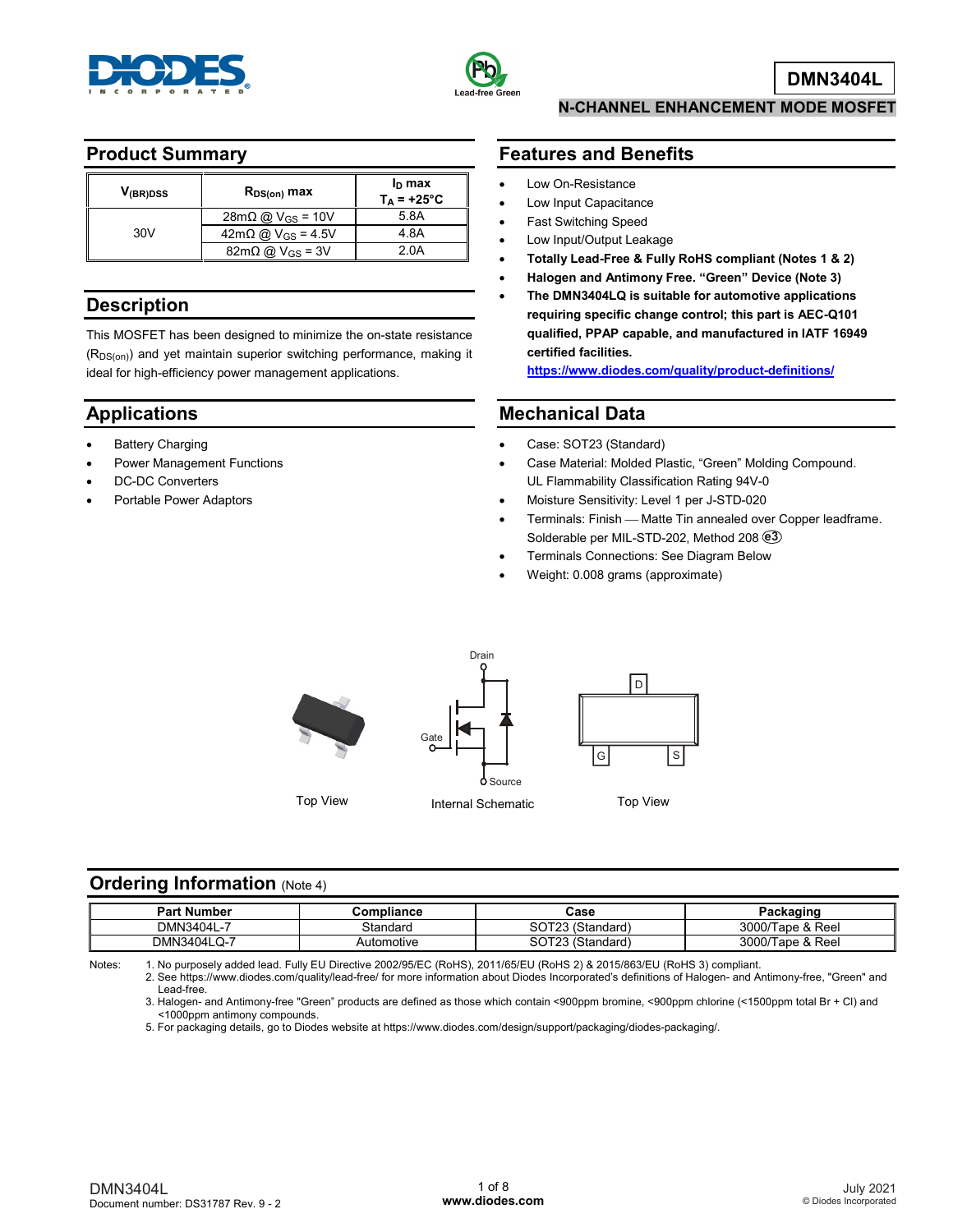

## **Marking Information**





34N = Product Type Marking Code YM = Date Code Marking for SAT (Shanghai Assembly/Test site) YM = Date Code Marking for CAT (Chengdu Assembly/Test site) Y or  $\overline{Y}$  = Year (ex: I = 2021)  $M =$  Month (ex:  $9 =$  September)

**Chengdu A/T Site Shanghai A/T Site**

Date Code Key

| Year         | 2009 |     | 2021 | 2022 | 2023 | 2024 | 2025              | 2026 | 2027 | 2028 | 2029 | 2030       |
|--------------|------|-----|------|------|------|------|-------------------|------|------|------|------|------------|
| Code         | W    | .   |      |      |      |      | M <i>M</i><br>ιvι |      |      | −    | −    |            |
|              |      |     |      |      |      |      |                   |      |      |      |      |            |
| <b>Month</b> | Jan  | Feb | Mar  | Apr  | Mav  | Jun  | Jul               | Aug  | Sep  | Oct  | Nov  | <b>Dec</b> |

# **Maximum Ratings** (@ T<sub>A</sub> = +25°C, unless otherwise specified.)

| <b>Characteristic</b>                                    |                 | Symbol                                                         | Value                  | <b>Units</b>      |        |
|----------------------------------------------------------|-----------------|----------------------------------------------------------------|------------------------|-------------------|--------|
| Drain-Source Voltage (Notes 6, 7)                        |                 |                                                                | <b>V<sub>DSS</sub></b> | 30                | V      |
| Gate-Source Voltage                                      |                 |                                                                | <b>V<sub>GSS</sub></b> | ±20               | $\vee$ |
| Continuous Drain Current (Note 6) $V_{GS}$ = 10V         | Steady<br>State | $T_A = -40^{\circ}C$<br>$T_A$ = +25°C<br>$T_A$ = +85°C         | I <sub>D</sub>         | 4.6<br>4.2<br>3.0 | A      |
| Continuous Drain Current (Note 7) V <sub>GS</sub> = 10V  | Steady<br>State | $T_A = -40^{\circ}C$<br>$T_A = +25$ °C<br>$T_A = +85^{\circ}C$ | $I_{\text{D}}$         | 6.2<br>5.8<br>4.0 | Α      |
| Continuous Drain Current (Note 7) V <sub>GS</sub> = 4.5V | Steady<br>State | $T_A = -40^{\circ}C$<br>$T_A$ = +25°C<br>$T_A$ = +85°C         | ID                     | 5.2<br>4.8<br>3.2 | A      |
| Continuous Drain Current (Note 7) V <sub>GS</sub> = 3V   | Steady<br>State | $T_A = -40^{\circ}C$<br>$T_A$ = +25°C<br>$T_A = +85^{\circ}C$  | I <sub>D</sub>         | 2.2<br>2.0<br>1.0 | A      |
| <b>Pulsed Drain Current</b>                              |                 |                                                                | Iрм                    | 30                | A      |

# **Thermal Characteristics**

| <b>Characteristic</b>                                        | Symbol               | Value           | Unit          |
|--------------------------------------------------------------|----------------------|-----------------|---------------|
| Power Dissipation (Note 6)                                   | $P_D$                | 0.72            | W             |
| Thermal Resistance, Junction to Ambient $@T_A = +25°C$       | $R_{\theta$ JA       | 173             | $\degree$ C/W |
| Power Dissipation (Note 7)                                   | $P_D$                | 1.4             | W             |
| Thermal Resistance, Junction to Ambient $@T_A = +25^\circ C$ | Reja                 | 90              | $\degree$ C/W |
| Operating and Storage Temperature Range                      | TJ, T <sub>STG</sub> | $-55$ to $+150$ | °C            |

Notes: 6. Device mounted on FR-4 substrate PC board, 2oz copper, with minimum recommended pad layout.

7. Device mounted on FR-4 substrate PC board, 2oz copper, with thermal bias to bottom layer 1inch square copper plate.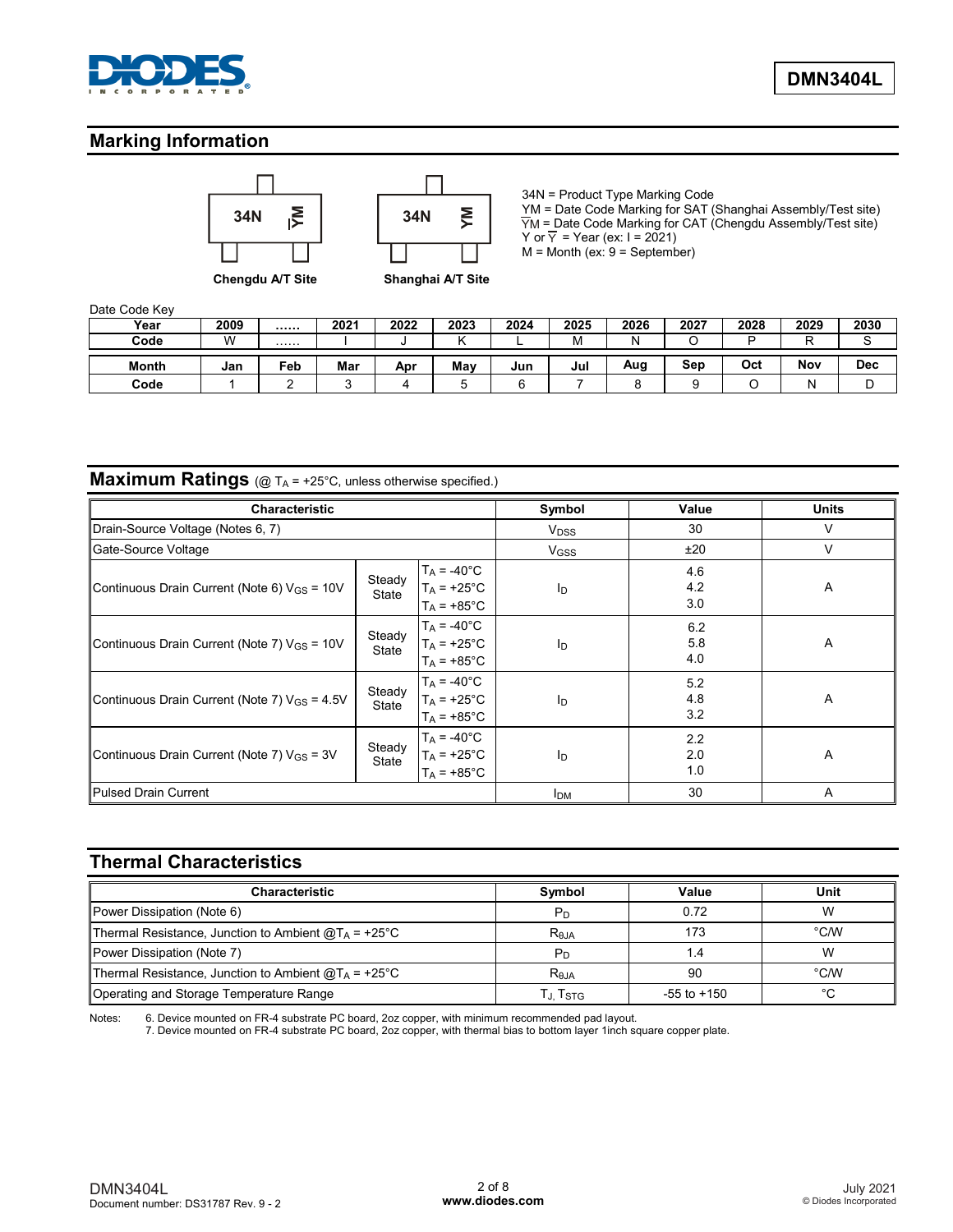

# **Electrical Characteristics** (@ TA = +25°C, unless otherwise specified.)

| Characteristic                                                  | Symbol                  | Min                               | Typ                      | Max                      | <b>Unit</b>              | <b>Test Condition</b>                     |  |
|-----------------------------------------------------------------|-------------------------|-----------------------------------|--------------------------|--------------------------|--------------------------|-------------------------------------------|--|
| <b>OFF CHARACTERISTICS (Note 8)</b>                             |                         |                                   |                          |                          |                          |                                           |  |
| Drain-Source Breakdown Voltage                                  | <b>BV<sub>DSS</sub></b> | 30                                |                          | $\overline{\phantom{0}}$ | V                        | $V_{GS} = 0V$ , $I_D = 250 \mu A$         |  |
| Zero Gate Voltage Drain Current TJ = +25°C                      | <b>I</b> <sub>DSS</sub> |                                   |                          | 1.0                      | uA                       | $V_{DS}$ = 30V, $V_{GS}$ = 0V             |  |
| Gate-Source Leakage                                             | <b>I</b> GSS            | $\overline{\phantom{0}}$          | $\overline{\phantom{0}}$ | ±100                     | nA                       | $V_{GS} = \pm 20V$ , $V_{DS} = 0V$        |  |
| <b>ON CHARACTERISTICS (Note 8)</b>                              |                         |                                   |                          |                          |                          |                                           |  |
| Gate Threshold Voltage                                          | $V$ <sub>GS(th)</sub>   | 1.0                               | 1.5                      | 2.0                      | V                        | $V_{DS}$ = $V_{GS}$ , $I_D$ = 250 $\mu$ A |  |
|                                                                 |                         |                                   | 23                       | 27                       |                          | $V_{GS} = 4.5V$ , $I_D = 4.8A$            |  |
| Static Drain-Source On-Resistance $T_J = -40^{\circ}C$ (Note 9) | $R_{DS(on)}$            |                                   | 57                       | 74                       | $\overline{\phantom{0}}$ | $V_{GS}$ =3V, $I_D$ =2A                   |  |
|                                                                 |                         | $\overline{\phantom{0}}$          | 24                       | 28                       |                          | $V_{GS}$ = 10V, $I_D$ = 5.8A              |  |
| Static Drain-Source On-Resistance $T_J = +25^{\circ}C$          | $R_{DS(on)}$            | —                                 | 33                       | 42                       | $m\Omega$                | $V_{GS} = 4.5V$ , $I_D = 4.8A$            |  |
|                                                                 |                         | —                                 | 63                       | 82                       |                          | $V_{GS}$ =3V, I <sub>D</sub> =2A          |  |
| Static Drain-Source On-Resistance $T_J$ = +85°C (Note 9)        | $R_{DS(on)}$            | —                                 | 71                       | 95                       | $m\Omega$                | $V_{GS}$ =3V, $I_D$ =2A                   |  |
| <b>Forward Transfer Admittance</b>                              | $ Y_{fs} $              | —                                 | 10                       | —                        | S                        | $V_{DS}$ = 5V, $I_D$ = 5.8A               |  |
| Diode Forward Voltage                                           | $V_{SD}$                |                                   | 0.75                     | 1.0                      | V                        | $V_{GS} = 0V$ , $I_S = 1A$                |  |
| <b>DYNAMIC CHARACTERISTICS (Note 10)</b>                        |                         |                                   |                          |                          |                          |                                           |  |
| Input Capacitance                                               | $C$ <sub>iss</sub>      | $\overline{\phantom{0}}$          | 498                      |                          | pF                       |                                           |  |
| Output Capacitance                                              | $C_{\text{oss}}$        |                                   | 52                       | $\overline{\phantom{0}}$ | pF                       | $V_{DS}$ = 15V, $V_{GS}$ = 0V, f = 1.0MHz |  |
| Reverse Transfer Capacitance                                    | C <sub>rss</sub>        |                                   | 45                       |                          | pF                       |                                           |  |
| Gate Resistance                                                 | $R_{q}$                 | $\overbrace{\phantom{123221111}}$ | 1.75                     | 2.8                      | Ω                        | $V_{DS}$ = 0V, $V_{GS}$ = 0V, f = 1MHz    |  |
| Total Gate Charge ( $V_{GS}$ = 3V)                              | $Q_q$                   | —                                 | 3.8                      | 5.3                      | nC                       | $V_{GS}$ = 3V, $V_{DS}$ = 15V, $I_D$ = 1A |  |
| Total Gate Charge ( $V_{GS}$ = 4.5V)                            | Q <sub>g</sub>          | $\overline{\phantom{0}}$          | 5.3                      | 7.5                      | nC                       |                                           |  |
| Total Gate Charge (V <sub>GS</sub> = 10V)                       | Q <sub>g</sub>          | $\overline{\phantom{0}}$          | 11.3                     | 16                       | nC                       | $V_{GS}$ = 10V/4.5V, $V_{DS}$ = 15V,      |  |
| Gate-Source Charge                                              | $Q_{gs}$                | —                                 | 1.4                      | $\overline{\phantom{0}}$ | nC                       | $I_D = 5.8A$                              |  |
| Gate-Drain Charge                                               | $Q_{gd}$                | $\overline{\phantom{0}}$          | 2.1                      | $\overline{\phantom{0}}$ | nC                       |                                           |  |
| Turn-On Delay Time                                              | $t_{D(on)}$             |                                   | 3.41                     | 10                       | ns                       |                                           |  |
| Turn-On Rise Time                                               | $t_{\rm r}$             | $\overline{\phantom{0}}$          | 6.18                     | 13                       | ns                       | $V_{DD}$ = 15V, $V_{GS}$ = 10V,           |  |
| Turn-Off Delay Time                                             | $t_{D(off)}$            |                                   | 13.92                    | 28                       | ns                       | $R_1 = 2.6\Omega$ , $R_G = 3\Omega$       |  |
| <b>Turn-Off Fall Time</b>                                       | $t_{\rm f}$             | $\overline{\phantom{0}}$          | 2.84                     | 10                       | ns                       |                                           |  |

Notes: 8. Short duration pulse test used to minimize self-heating effect.

9. Guaranteed by design and 25°C data. Not subject to production testing

10. Guaranteed by design. Not subject to production testing.



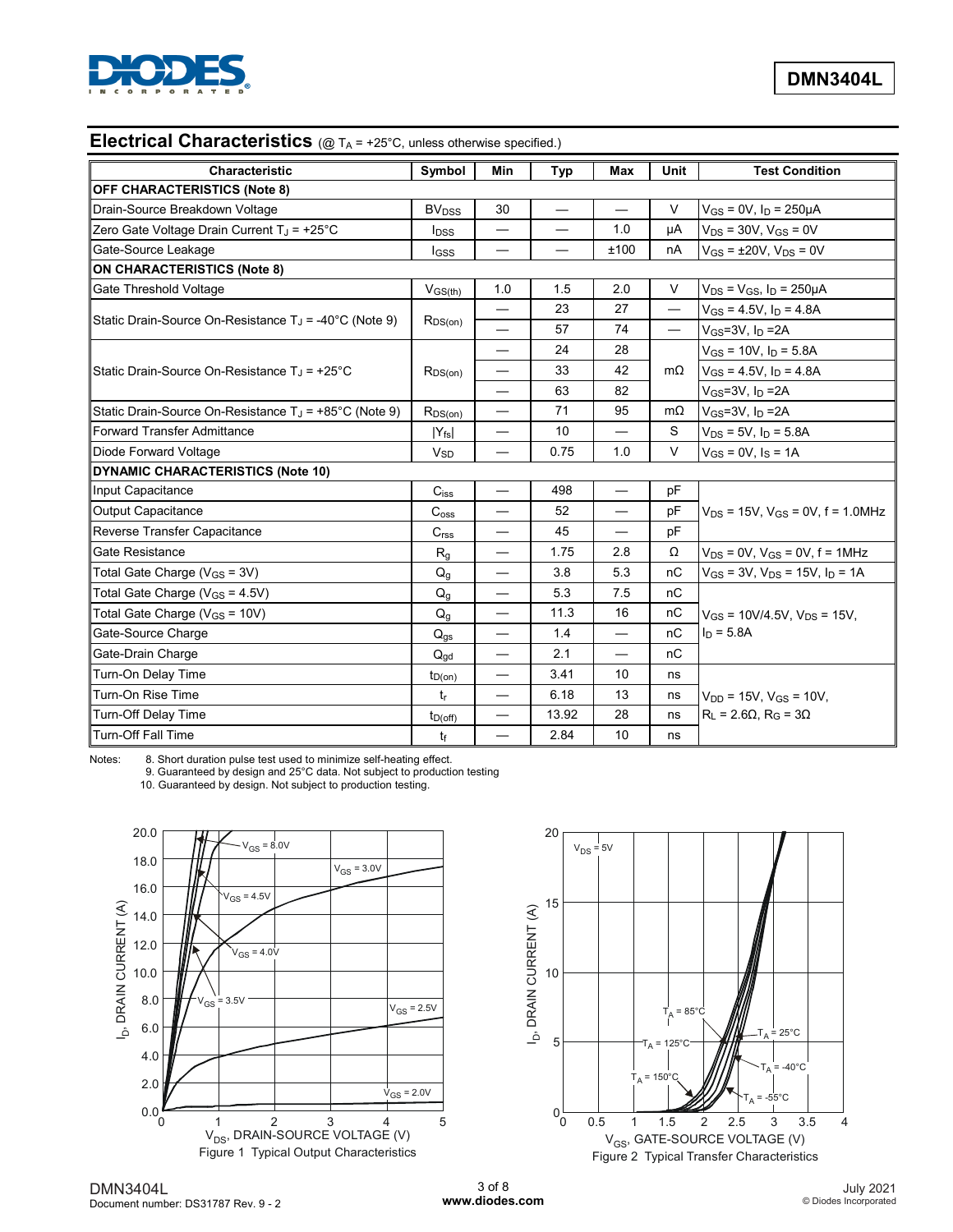

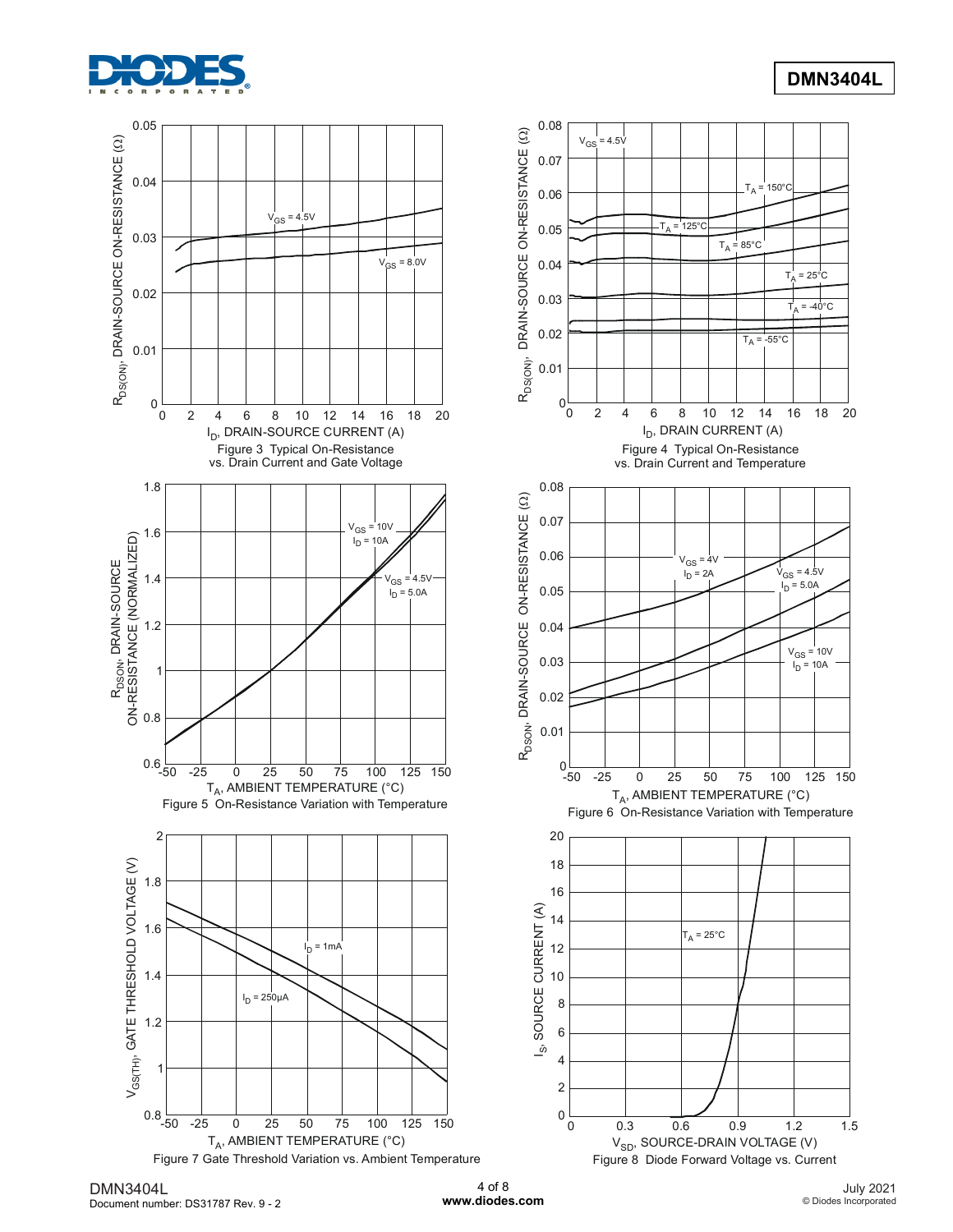

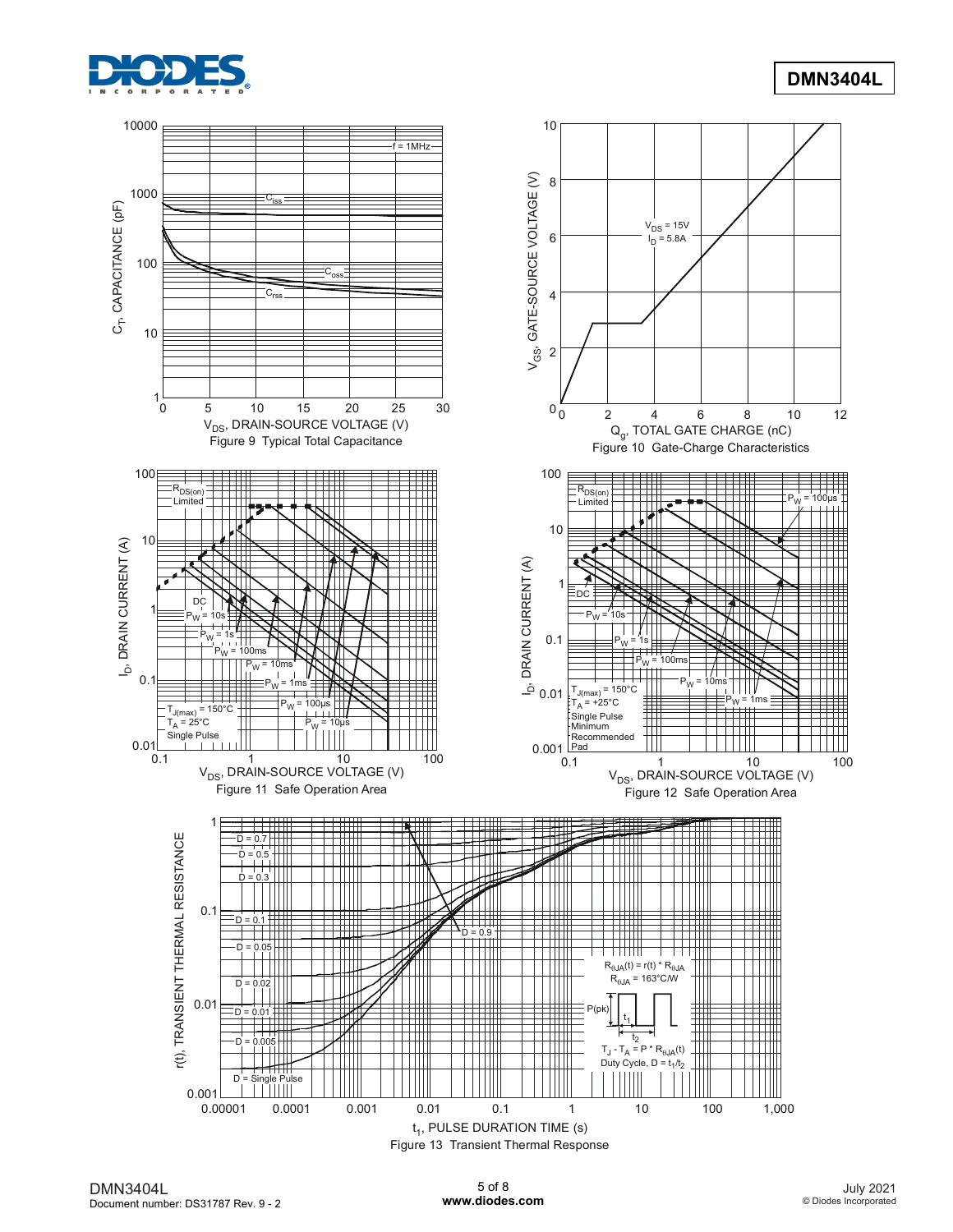

### **Gate Charge Test Circuit and Waveform**





#### **Switching Test Circuit and Waveform**



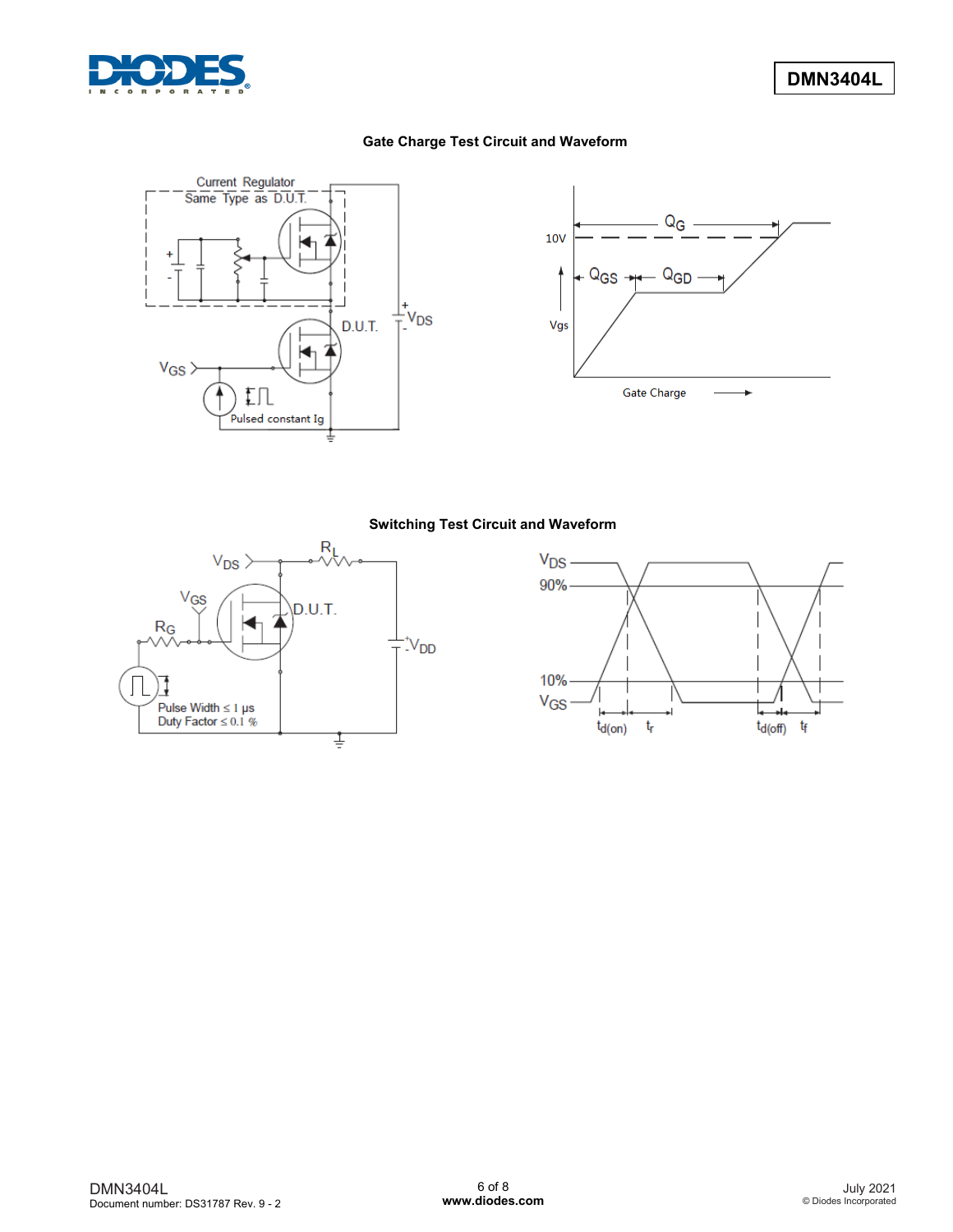

# **Package Outline Dimensions**

Please see http://www.diodes.com/package-outlines.html for the latest version.

#### **SOT23 (Standard)**



| SOT23 (Standard)   |       |       |       |  |  |  |  |  |
|--------------------|-------|-------|-------|--|--|--|--|--|
| Dim                | Min   | Max   | Typ   |  |  |  |  |  |
| A                  | 0.90  | 1.15  | 1.025 |  |  |  |  |  |
| A1                 | 0.00  | 0.10  | 0.05  |  |  |  |  |  |
| А2                 | 0.85  | 1.10  | 0.975 |  |  |  |  |  |
| b                  | 0.30  | 0.51  | 0.40  |  |  |  |  |  |
| C                  | 0.080 | 0.202 | 0.11  |  |  |  |  |  |
| D                  | 2.80  | 3.00  | 2.90  |  |  |  |  |  |
| E                  | 2.25  | 2.55  | 2.40  |  |  |  |  |  |
| E1                 | 1.20  | 1.40  | 1.30  |  |  |  |  |  |
| e                  | 0.89  | 1.03  | 0.915 |  |  |  |  |  |
| е1                 | 1.78  | 2.05  | 1.83  |  |  |  |  |  |
| F                  | 0.40  | 0.60  | 0.535 |  |  |  |  |  |
| L1                 | 0.45  | 0.61  | 0.55  |  |  |  |  |  |
| L                  | 0.25  | 0.55  | 0.40  |  |  |  |  |  |
| a                  | 0°    | 8°    |       |  |  |  |  |  |
| Dimensions in<br>A |       |       |       |  |  |  |  |  |

## **Suggested Pad Layout**

Please see http://www.diodes.com/package-outlines.html for the latest version.

#### **SOT23 (Standard)**



| <b>Dimensions</b> | Value (in mm) |
|-------------------|---------------|
| r.                | 20            |
|                   | 0.8           |
| X <sub>1</sub>    | 1.35          |
|                   | ი 9           |
|                   | 29            |